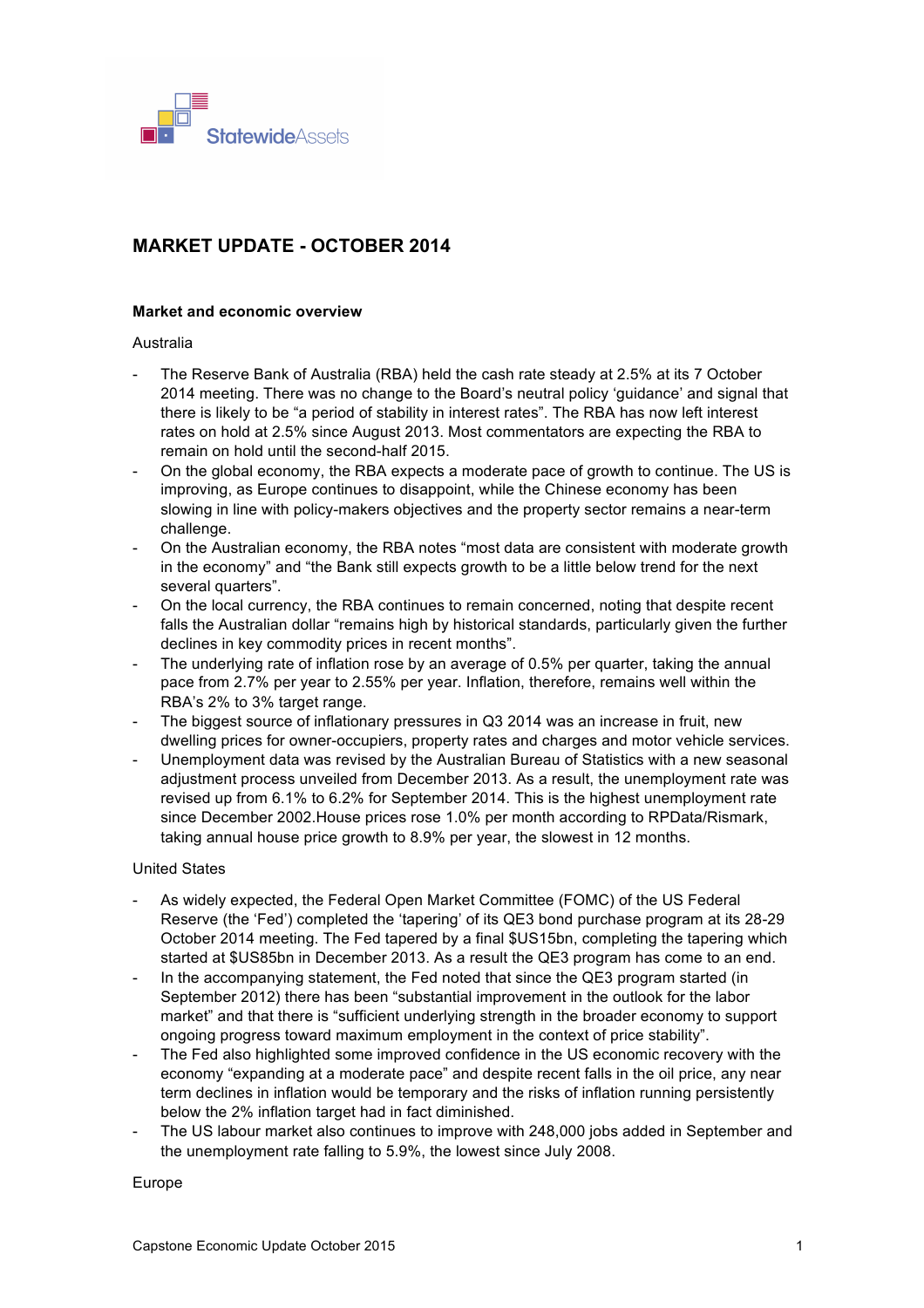- The European Central Bank (ECB) left its key interest rates unchanged at 0.05% at its 2 October meeting. With interest rates now at the lower bound, focus has now turned to the size of the ECB's balance sheet in policy decisions.
- The inflation estimate for October was recorded at 0.4% per year, compared to 0.3% per year in September, which was a five-year low.

# United Kingdom

- The Bank of England (BoE) left policy unchanged at its 9 October 2014 meeting, as expected. The Bank Rate was unchanged at 0.5% and the stock of asset purchases remained at £375bn.
- However, the minutes to meeting did highlight that the majority of the Board were concerned over a premature tightening to the Bank Rate given low inflation and wages and possible shocks to the UK economy. As a result the timing of the first rate hike has been pushed further out by financial markets. There does remain a possibility they could tighten in March or April 2015, dependent on the data.

# New Zealand

- The Reserve Bank of New Zealand (RBNZ) left its official cash rate on hold at 3.5% at its 30 October 2014 meeting.
- The RBNZ is now in "pause" mode. Having raised the Official Cash Rate (OCR) by a total of 100bps, to 3.5%, from March to July 2014, the RBNZ noted in its accompanying release that a "period of assessment remains appropriate before considering further policy adjustment".

# Canada

- The Bank of Canada left its overnight lending rate on hold at 1.0% at its 22 October 2014 meeting and highlighted concerns over rising financial stability risks associated with household imbalances.
- The unemployment rate fell to 6.8% in September, with headline inflation remaining at 2% or above for the sixth consecutive month.

#### Japan

- The Bank of Japan's (BoJ) policy board convened on 31 September 2014 and decided by a 5-4 vote to expand its qualitative and quantitative easing (QQE) program in what was a universal surprise for financial markets. The BoJ will now expand its monetary base at annual rate of Y80trillion, an increase of about Y10-20 trillion on the previous target.
- The BoJ will expand its holdings of Japanese government bonds by about Y80trillion per year, up from the previous level of around Y50trillion, which is about 100% of net new issuance from the Ministry of Finance. The BoJ will triple the amount of ETFs (to Y3trillion) and REITs (to Y9billion) they will buy on an annual basis.
- The BoJ made this decision in light of the weaker than expected performance of the economy post the 1 April 2014 Consumption tax hike and in light of rising concerns over a "deflationary mindset".

#### China

Q3 14 GDP data was released with growth of 7.3% per year recorded, a slight slowdown from 7.5% per year to Q2 14, slightly stronger than expected (7.2% per year).

# AUSTRALIAN DOLLAR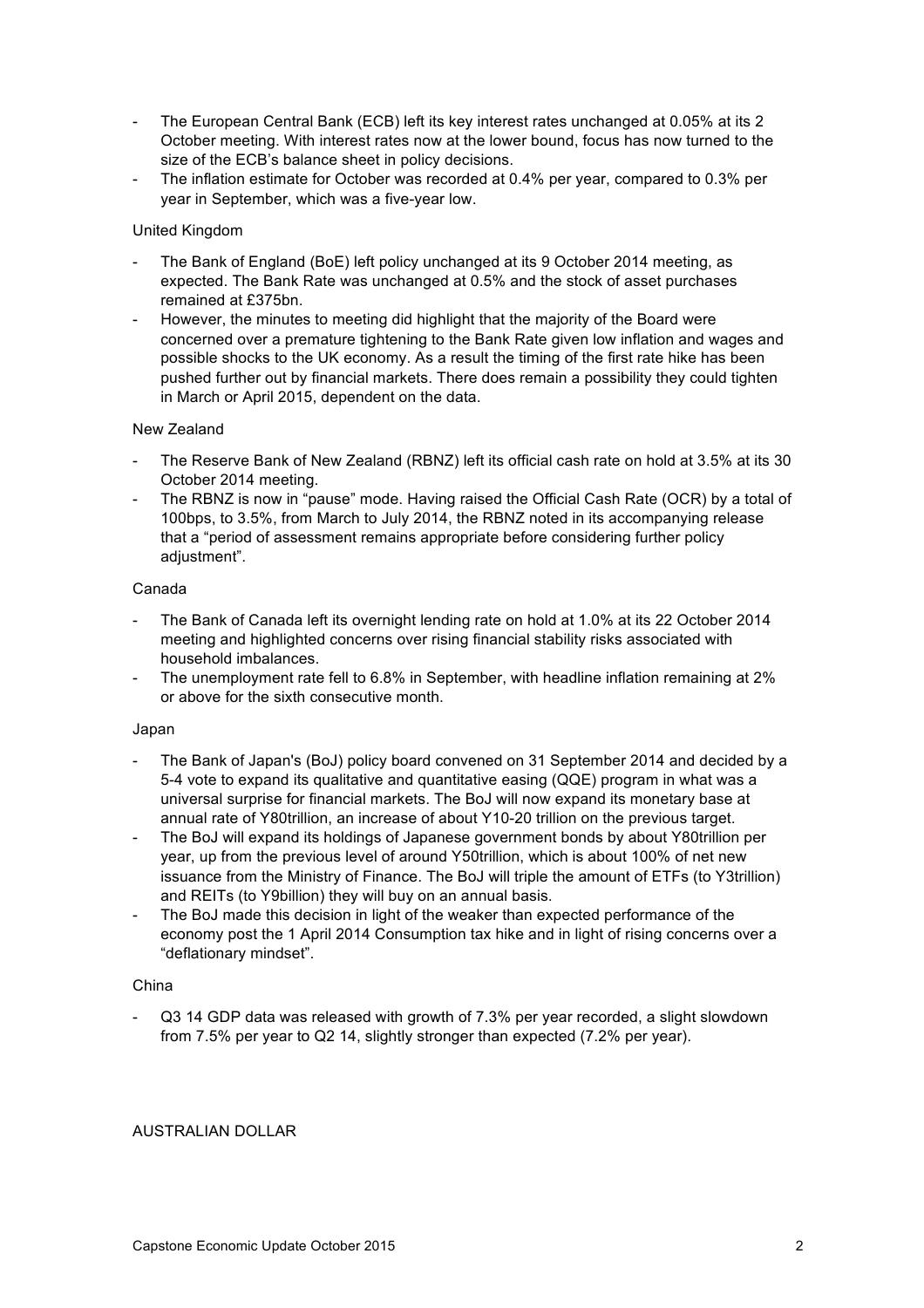After sharp falls in September, the Australian dollar rose 0.6% in October, finishing the month at \$US0.8798. This did hide some volatility over the month, with the Australian dollar trading as high as \$US0.8855 and as low as \$US0.8675.

However, USD strength did continue over the month with the US Dollar Spot Index rising 1.4%, with gains predominantly against the Japanese yen.

#### **COMMODITIES**

Commodity prices were predominantly weaker in October, with oil price weakness the main story of the month. Global oil supply has risen sharply of late, driven predominantly by growth in the US and the return of production in Libya.

The wheat price rose 11.5% after recent falls, while corn gained 17.5%. Beef prices continued to set record highs with the US cattle herd at a 60-year low.

Metal prices were mixed with nickel down 3.7%, tin (-3.1%) and platinum (-4.8%) also falling. On the positive side was aluminium (+4.0%), copper (+0.4%) and zinc (+0.8%).

The iron ore price fell another 2.5% in October and is down 41% since the start of 2014.

#### AUSTRALIAN SHARES

Australian shares performed well in October, rebounding from weakness in September. The S&P/ASX 200 Accumulation Index added 4.4% during the month.

Sentiment towards share markets globally was buoyed by the favourable performance of US equities. The S&P 500 Index rose to an all-time high in late October, supported by generally encouraging quarterly earnings releases from US-listed companies.

The Australian market was led higher by financial stocks. Two of the four major banks – ANZ Banking Group and National Australia Bank – announced their full year results towards the end of the month. Both were broadly in line with expectations. Health Care and Telecoms stocks also tended to perform relatively well.

Energy stocks tended to lag the rising market, partly due to weakness in the oil price. The Materials sector was another notable underperformer. Several stocks in these two sectors announced quarterly production reports during the month.

Elsewhere the annual AGM season got underway. At these meetings, various companies provided trading updates and, in some cases, issued revised earnings guidance for the FY15 year.

# LISTED PROPERTY

The Australian listed property sector rose by 6.8% in October. Declines in Australian government bond yields increased the relative appeal of high yielding assets such as property securities. A number of A-REITs provided quarterly guidance, including GPT Group which updated its earnings growth guidance from 3% to "at least 4%"; and Stockland, which reiterated earnings growth guidance of between 6.0% and 7.5%.

#### GLOBAL SHARES

Global developed equity markets were mixed in October and traded with volatility. Global growth concerns dominated early in the month, with the International Monetary Fund (IMF) downgrading global growth. The IMF now expects growth of 3.3% for 2014 and 3.8% for 2015. This compared to the prior forecasts of 3.4% and 4.0% respectively. The main downgrades were driven by Japan and Europe, while for 2014 growth in the US was upgraded.

Equity markets also had to deal with the end of QE3 in the US, while late in the month the surprise Bank of Japan announcement of an expansion in the QQE program led to a strong surge in the Nikkei.